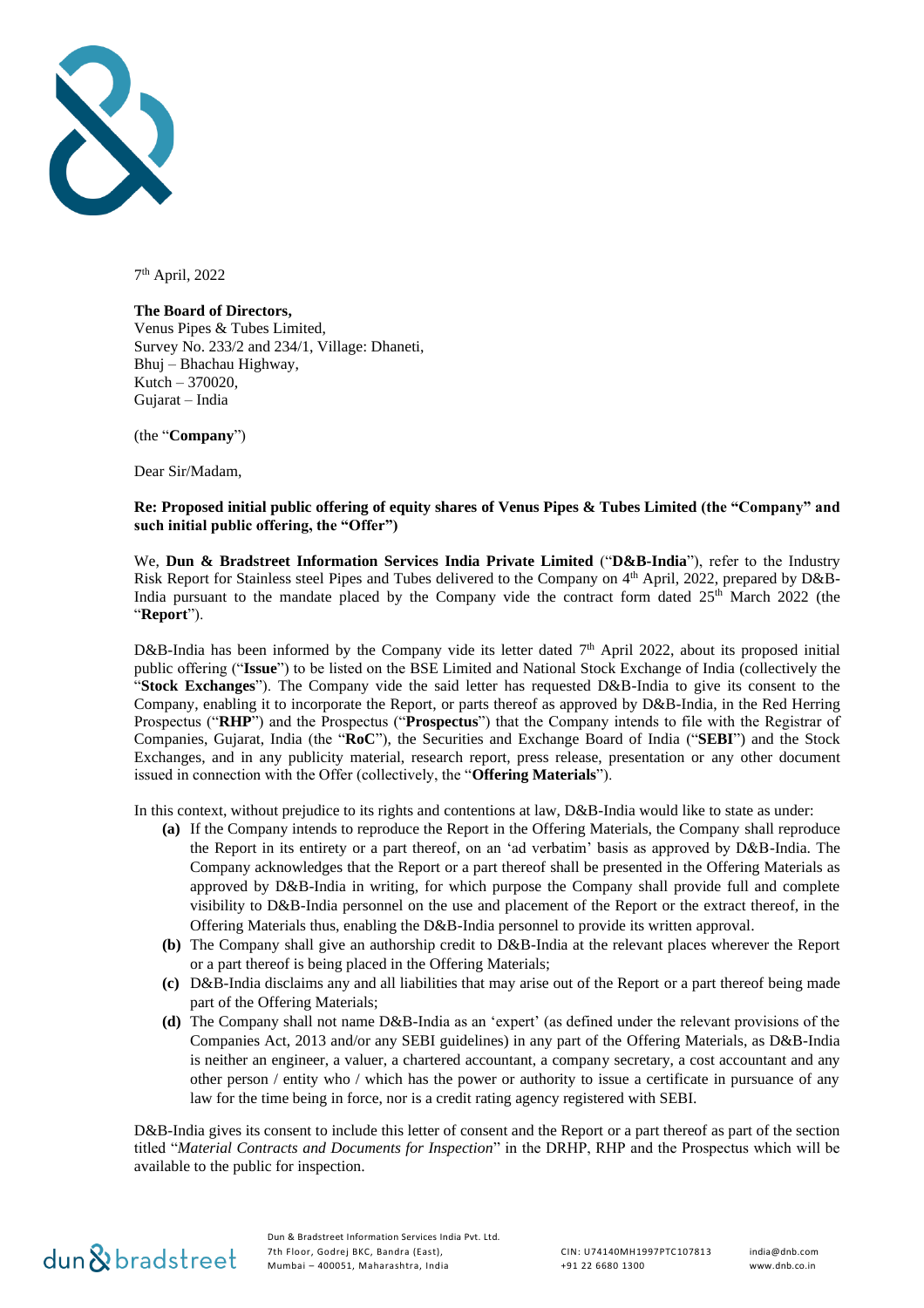

D&B-India confirms that it is not, and it has not in the past, been engaged or interested in the formation, or promotion, or management, of the Company, except that D&B-India has compiled an Industry Risk Report for Stainless steel Pipes and Tubes delivered to the Company on 20th December, 2021 and the Report as per the respective mandates placed by the Company with D&B-India. D&B-India is an independent agency and neither the Company, nor its directors, promoters, subsidiaries, key managerial personnel participating in the Offer, nor the book running lead manager to the Offer, is a related party to us as per the definition of "related party" under the Companies Act, 2013 and the Securities and Exchange Board of India (Listing Obligations and Disclosure Requirements) Regulations, 2015, each as amended, as on the date of this letter. The details of directors, promoters, subsidiaries, key managerial personnel and book running lead manager to the Offer in respect of which the above confirmation is provided are listed in Annexure A.

We declare that we do not have any direct/ indirect interest in or relationship with the Company or its promoters, directors, key managerial personnel or management participating in the Offer as of the date of this letter, except that D&B-India has compiled an Industry Risk Report for Stainless steel Pipes and Tubes delivered to the Company on 20th December, 2021 and the Report as per the respective mandates placed by the Company with D&B-India. D&B-India confirms that it did not perceive any conflict of interest while issuing this Report and that it is not interested in the Offer.

D&B-India confirms that all information contained in the Report has been obtained by it from sources believed by D&B-India to be true and reliable and after exercise of due care and diligence by D&B-India and has been compiled pursuant to the applicable laws of India.

D&B-India represents that execution, delivery and performance of this consent has been duly authorized by all necessary actions (corporate or otherwise).

This letter does not impose any obligation on the Company to include in any Offering Material all or any part of the information with respect to which consent for disclosure is being granted pursuant to this letter.

This letter may be relied upon by the Company, the book running lead manager and the legal advisor appointed by the Company and the book running lead manager, in relation to the Offer. This letter may be delivered or furnished to the SEBI, the Stock Exchanges and any governmental or regulatory authority, as may be required, and/or for the records to be maintained by the book running lead manager in accordance with applicable law. Further, we also authorize you to deliver this letter of consent to the RoC pursuant to the Companies Act, 2013 and rules and regulations made thereunder.

We undertake to inform you promptly in writing, however, to the extent feasible and practical of any changes, within our knowledge, to the information herein until the Equity Shares commence trading on the Stock Exchanges, pursuant to the Offer. In the absence of such communication from us, the above information should be considered as updated information until the Equity Shares commence trading, on the Stock Exchanges, pursuant to the Offer.

D&B-India agrees to keep the information regarding the Offer, your request and this consent strictly confidential until such time that: (A) such disclosure by us is approved by the Company; or (B) such disclosure is required by law or regulation in which case, if permitted by law; or (C) such information is already in public domain or comes into public domain through no fault of D&B-India.

All capitalized terms referred to herein, unless specifically defined therein, shall have the meanings ascribed to them as part of this letter.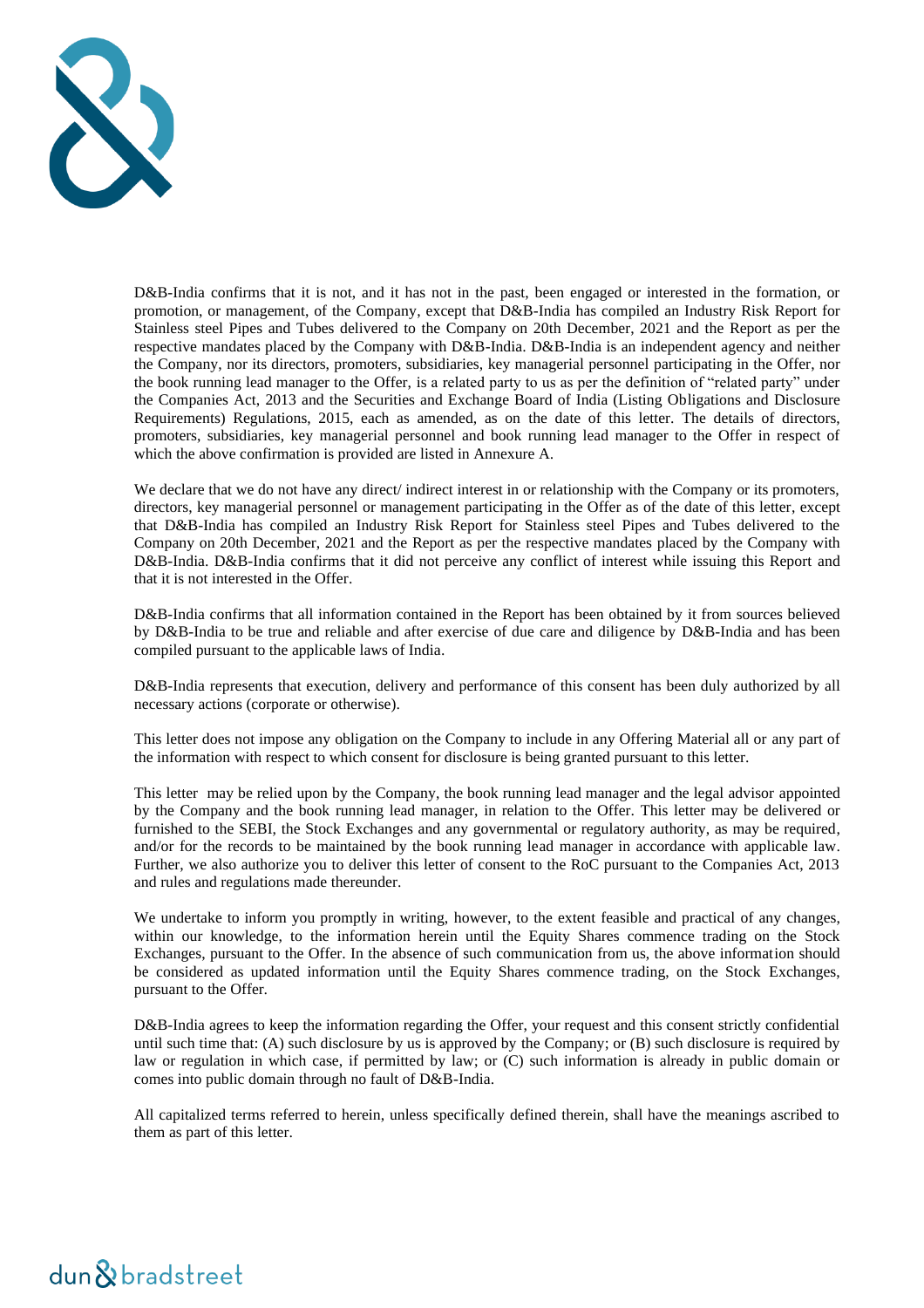

The Company shall indemnify and keep D&B-India and its directors, officers, employees, representatives, indemnified at all times from and against any and all, direct and indirect liabilities, claims, losses, of any nature whatsoever, that may arise out of, or may be in connection with, or relating to the Company incorporating the Report in the Offering Materials.

#### **Given below is the disclaimer to be used in the Offering Materials.**

"Stainless Steel Pipes & Tubes*'' has been prepared for the proposed initial public offering of equity shares by Venus Pipes & Tubes Limited (the "Company").*

*This study has been undertaken through extensive research, which involves discussing the status of the industry with leading market participants and experts, and compiling inputs from publicly available sources, including official publications and research reports. Estimates provided by Dun & Bradstreet Information Services India Private Limited ("Dun & Bradstreet") and its assumptions are based on varying levels of quantitative and qualitative analyses, including industry journals, company reports and information in the public domain.*

*Dun & Bradstreet has prepared this study in an independent and objective manner, and it has taken all reasonable care to ensure its accuracy and completeness. We believe that this study presents a true and fair view of the industry within the limitations of, among others, secondary statistics and research, and it does not purport to be exhaustive. The results that can be or are derived from these findings are based on certain assumptions and parameters/conditions. As such, a blanket, generic use of the derived results or the methodology is not encouraged*

*Forecasts, estimates, predictions, and other forward-looking statements contained in this report are inherently uncertain because of changes in factors underlying their assumptions, or events or combinations of events that cannot be reasonably foreseen. Actual results and future events could differ materially from such forecasts, estimates, predictions, or such statements.*

*In making any decision regarding the transaction, the recipient should conduct its own investigation and analysis of all facts and information contained in the prospectus of which this report is a part and the recipient must rely on its own examination and the terms of the transaction, as and when discussed. The recipients should not construe any of the contents in this report as advice relating to business, financial, legal, taxation or investment matters and are advised to consult their own business, financial, legal, taxation, and other advisors concerning the transaction.*"

Yours faithfully,

**For and on behalf of Dun & Bradstreet**

MMing

**Authorized Signatory Name:** Mohit Gupta **Designation:** Senior Director **Place:** Mumbai Cc:

**SMC Capitals Limited**  A-401/402, Lotus Corporate Park, Jai Coach Junction, Off WE Highway, Goregaon (East),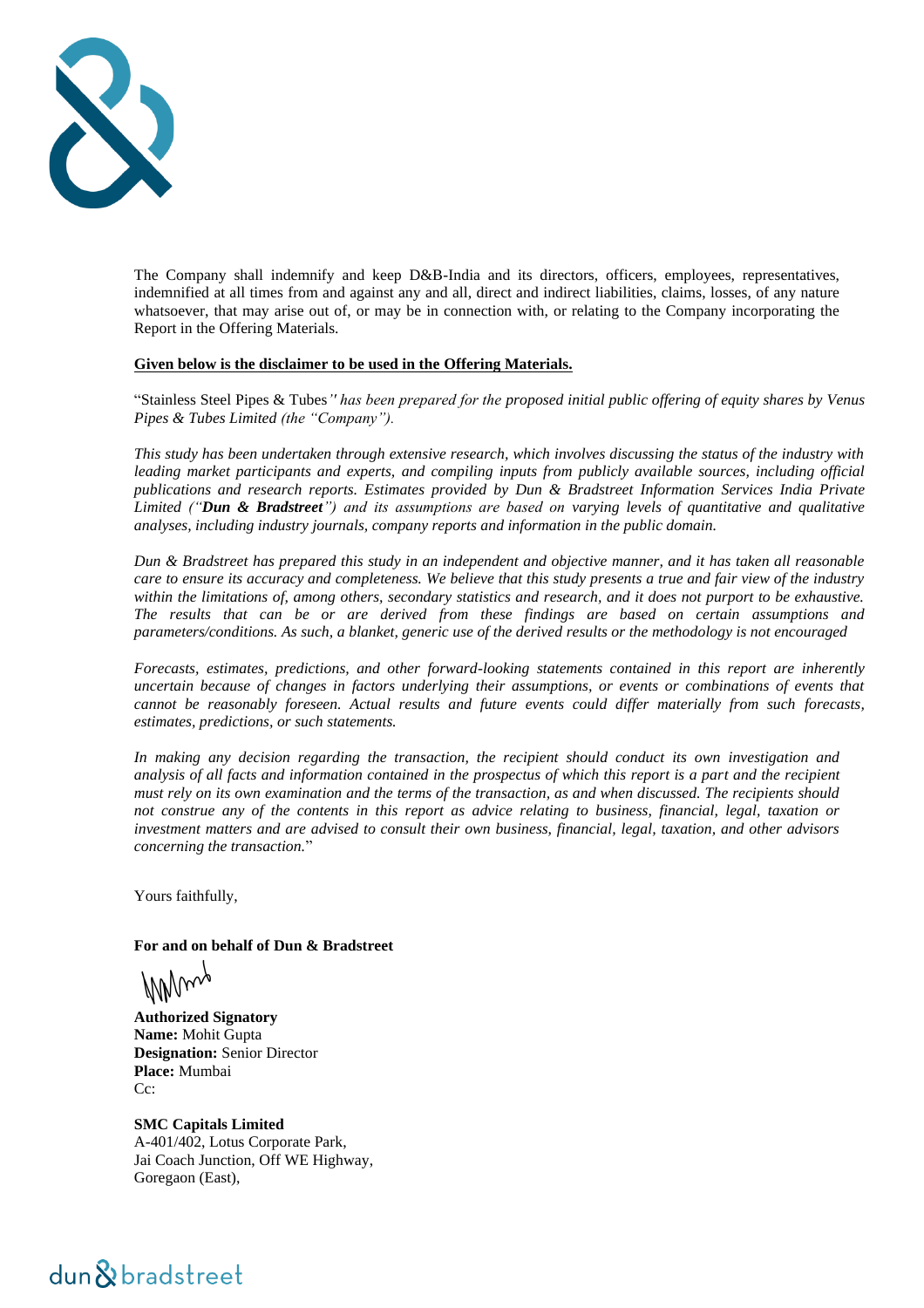

Mumbai 400063, Maharashtra, India

#### ("**Book Running Lead Manager**" or "**BRLM**")

#### **Legal Counsel to the Company and the BRLM**

**L&L Partners** *(formerly Luthra and Luthra Law Offices)* 20th Floor, Tower 2 Unit A2, One International Centre (formerly Indiabulls Finance Centre) Elphinstone Road Senapati Bapat Marg, Lower Parel Mumbai 400 013 Maharashtra India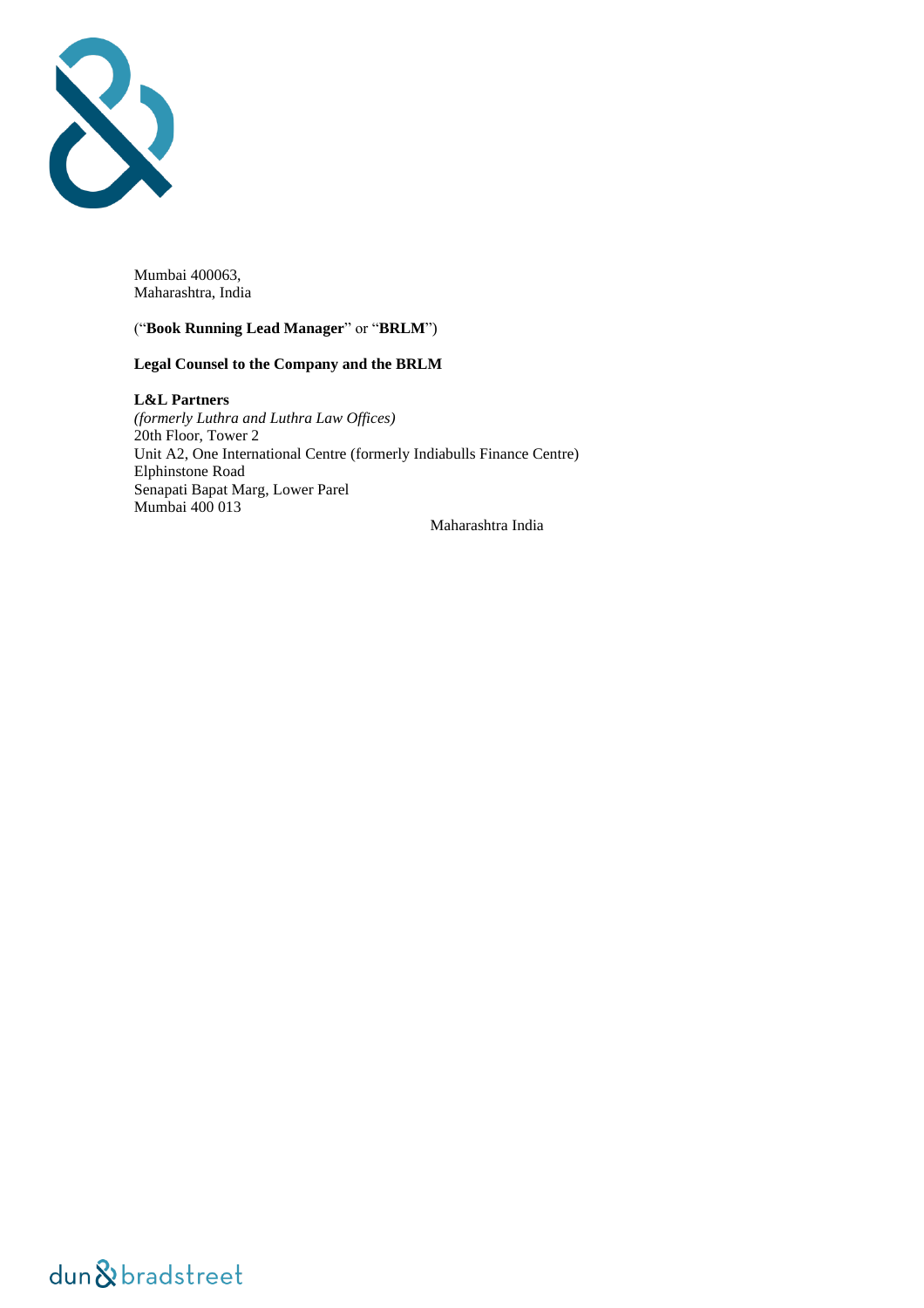

#### **Annexure A**

#### *List of Co. Board of Directors*

| <b>Number</b><br>02617118<br>1<br>Motiram<br>February 17, 2015<br>Non-<br>Jayantiram<br>and<br>Chairman<br>Choudhary<br><b>Executive Director</b> |  |
|---------------------------------------------------------------------------------------------------------------------------------------------------|--|
|                                                                                                                                                   |  |
|                                                                                                                                                   |  |
| 2<br>September 14, 2021<br>00926613<br><b>Managing Director</b><br>Axaykumar<br>Arun                                                              |  |
| Kothari                                                                                                                                           |  |
| 3<br>02617107<br><b>Whole Time Director</b><br>February 17, 2015<br>Megharam<br>Sagramji                                                          |  |
| Choudhary                                                                                                                                         |  |
| Dhruv Mahendrakumar<br>4<br>07098080<br>Whole Time Director<br>June 16, 2015                                                                      |  |
| Patel                                                                                                                                             |  |
| 5<br>Kailash Nath Bhandari<br>00026078<br>October 19, 2021<br><b>Independent Director</b>                                                         |  |
| <b>Independent Director</b><br>October 19, 2021<br>Pranay Ashok Surana<br>05192392<br>6                                                           |  |
| 7<br><b>Independent Director</b><br>October 19, 2021<br>07805112<br>Lokesh<br>Komal                                                               |  |
| Khadaria                                                                                                                                          |  |
| 03516372<br>8<br><b>Independent Director</b><br>October 19, 2021<br>Shyam Agrawal                                                                 |  |

#### *List of Key Management Personnel*

| <b>Serial No.</b> | <b>Name</b>             | <b>Designation</b>         | <b>Start Date</b>           |
|-------------------|-------------------------|----------------------------|-----------------------------|
|                   | Arun Axay kumar Kothari | Managing Director & CFO    | September 14, 2021          |
| 2                 | Megharam<br>Sagramji    | <b>Whole Time Director</b> | Appointed as a whole time   |
|                   | Choudhary               |                            | w.e.f.September<br>Director |
|                   |                         |                            | 14, 2021                    |
| 3                 | Mahendrakumar<br>Dhruv  | <b>Whole Time Director</b> | Appointed as a whole time   |
|                   | Patel                   |                            | w.e.f.September<br>Director |
|                   |                         |                            | 14, 2021                    |
| 4                 | Pavan Kumar Jain        | Secretary<br>Company<br>&  | September 14, 2021          |
|                   | compliance officer      |                            |                             |

### *List of Promoters*

| S.                        | <b>Category of Shareholders</b> | No. of Equity | $\%$ of total pre-Issue<br>paid-up |  |
|---------------------------|---------------------------------|---------------|------------------------------------|--|
| No.                       |                                 | <b>Shares</b> | <b>Equity Share Capital</b>        |  |
| $\mathbf{A}$              | <i>Promoters</i>                |               |                                    |  |
| $\mathbf{1}$              | Megharam Sagramji Choudhary     | 34,97,743     | 22.98                              |  |
| $\overline{2}$            | Jayantiram Motiram Choudhary    | 11,78,915     | 7.74                               |  |
| 3                         | Dhruv Mahendrakumar Patel       | 25,80,810     | 16.95                              |  |
| $\overline{4}$            | Arun Kothari                    | 12,12,291     | 7.96                               |  |
|                           | Total $(A)$                     | 84,69,759     | 55.64                              |  |
| <b>Subsidiaries - Nil</b> |                                 |               |                                    |  |